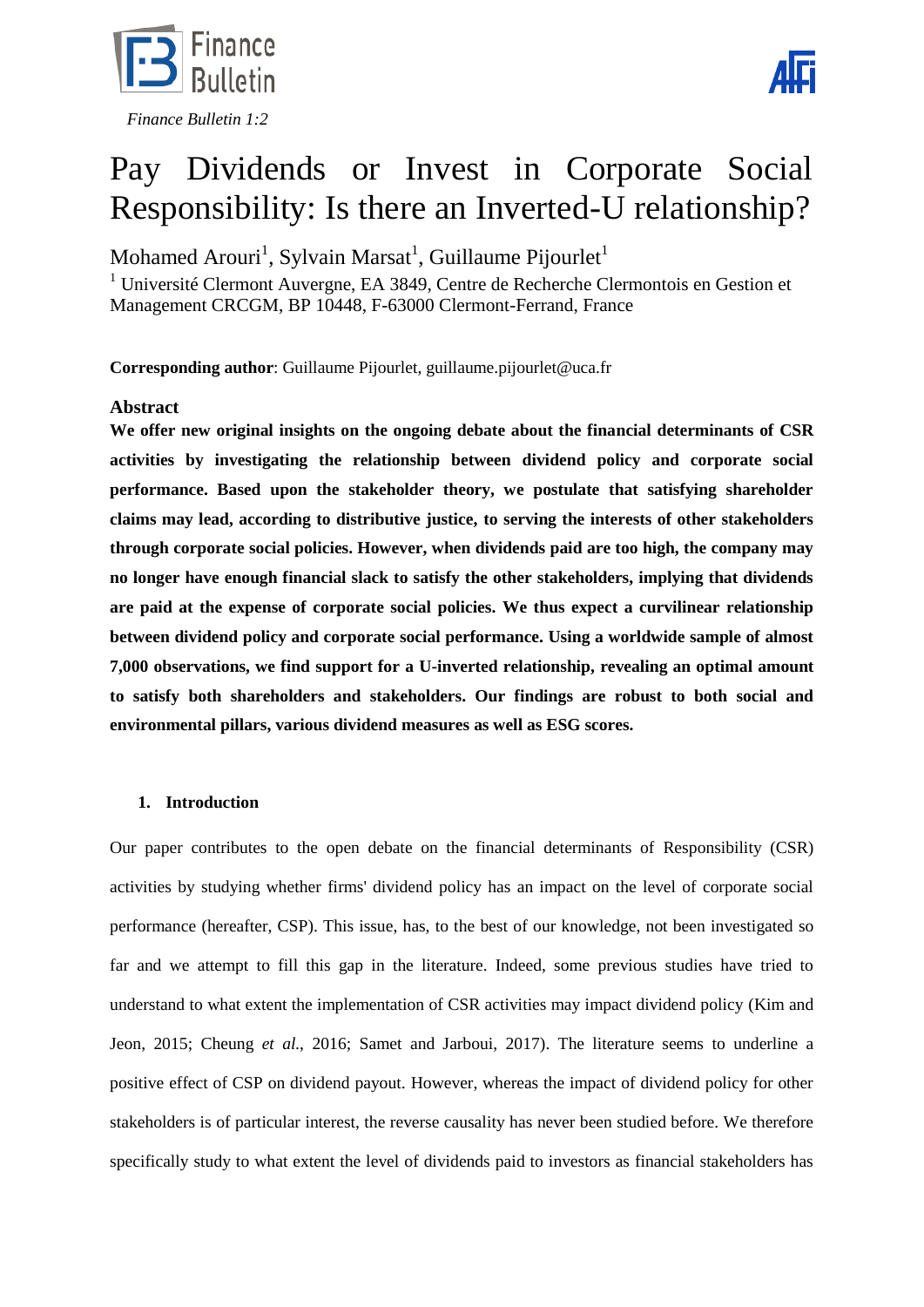



an impact on the level of CSP, which can be considered as "the ability to manage and satisfy the different corporate stakeholders" (Igalens and Gond, 2005). Contrary to previous studies, this allows us to examine for the first time whether the payment of dividends to financial stakeholders is contradictory to satisfying non-financial stakeholders through a high level of CSR activities.

Literature provides mixed results on the explanation of dividend decisions, but all traditional theories converge in that they all postulate that firms have the goal of satisfying shareholder claims. For instance, dividends may be paid to mitigate the problem of shareholder expropriation (Easterbrook, 1984; Jensen, 1986) or to convey information to investors (Bhattacharya, 1979; Miller and Rock, 1985). However, according to the instrumental stakeholder theory (Donaldson and Preston, 1995; Jones, 1995), firms must take all stakeholder claims into account, and not only financial ones, in order to maximize their value. Clarkson (1995) explains that firms have an interest in honoring both financial and non-financial stakeholder claims, because the survival of the firms depends on their propensity to meet stakeholder claims. Firms that pay a high level of dividends in order to satisfy their financial stakeholders may then also try to maintain their reputation as a "desirable partner" (Jones, 1995) and thus retain the participation of non-financial stakeholders by implementing CSR policies, because of the importance of non-financial stakeholders in the wealth creation process.

On the other hand, stakeholders may be afraid that the payment of dividends decrease the firm's ability to satisfy their claims (Shapiro, 1990; Holder *et al.*, 1998), since dividends distributed to shareholders are amounts of money that cannot be used to satisfy stakeholder claims. In line with the slack resources theory, lower slack resources should lead to lower CSP, because managers can easily invest in CSR policies when slack resources are important (Waddock and Graves, 1997; Barnea and Rubin, 2010). Since high dividends should lead to less cash, it may lead to a diminished ability to implement CSR policies. Thus, a high level of dividend payout may also have a negative effect on the level of corporate social performance.

These different preceding theoretical predictions lead us to expect either a positive or a negative impact of the level of dividends paid on the level of CSP. Considering the rationale under these two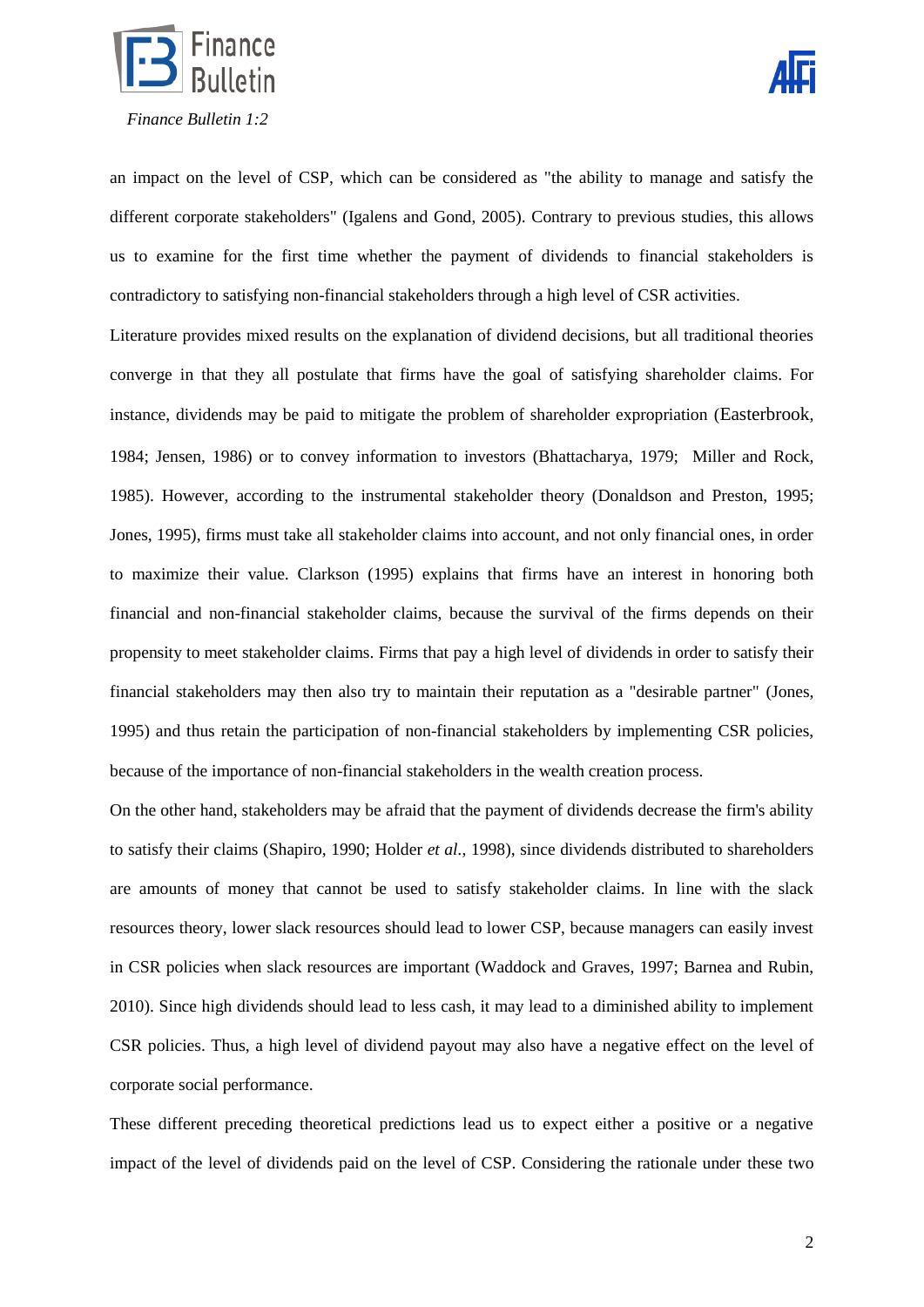



points of view, we combine them in expecting the relationship between dividend policy and corporate social performance to be curvilinear. Hence, we posit that initially, a higher level of dividends may be followed by higher CSP. Given that relationships with stakeholders are important for success (Clarkson, 1995; Donaldson and Preston, 1995; Jones, 1995), after dividends payments are made, managers may try to maintain their reputation with non-financial stakeholders by implementing CSR policies in order to satisfy these non-financial stakeholders, according to distributive justice (Harrison and Wicks, 2013). Once a certain amount of dividends paid has been reached, however, a high dividend payout leads to a reduced capacity to subsequently invest in CSR activities. Indeed, when dividends paid are too high, firms may not have enough financial slack, then limiting the possibility for satisfying subsequent stakeholder claims. Thus, once a threshold is reached, we hypothesize that the relationship between dividend payout and CSP becomes negative. We therefore postulate that the relationship between the level of dividends paid and corporate social performance is U-inverted shaped.

Based on a worldwide sample of almost 7,000 firm-year observations between 2006 and 2010, results show that until a certain point, higher dividends are linked with higher subsequent CSP, in line with the distributive justice argument. When dividends are particularly high (superior to the  $75<sup>th</sup>$  percentile), then, the relationship between dividends and CSP becomes negative. In addition, we investigate the impact of dividend policy on different pillars of CSP and find that the relationships between dividend policy and both environmental and social pillars are also U-inverted shaped. Overall, our results are robust to the use of different measures of dividends and of CSP, and to different model specifications. This study contributes to the literature in revealing the existence of an optimal amount of dividend paid in order to reduce the conflict between the satisfaction of financial and non-financial stakeholder claims. When restrained, the level of dividend paid does not appear to be detrimental to non-financial stakeholders. The positive effect of the level of dividends paid CSP seems to indicate that when the amount of dividend paid is reasonable, firms are able to satisfy both financial and non-financial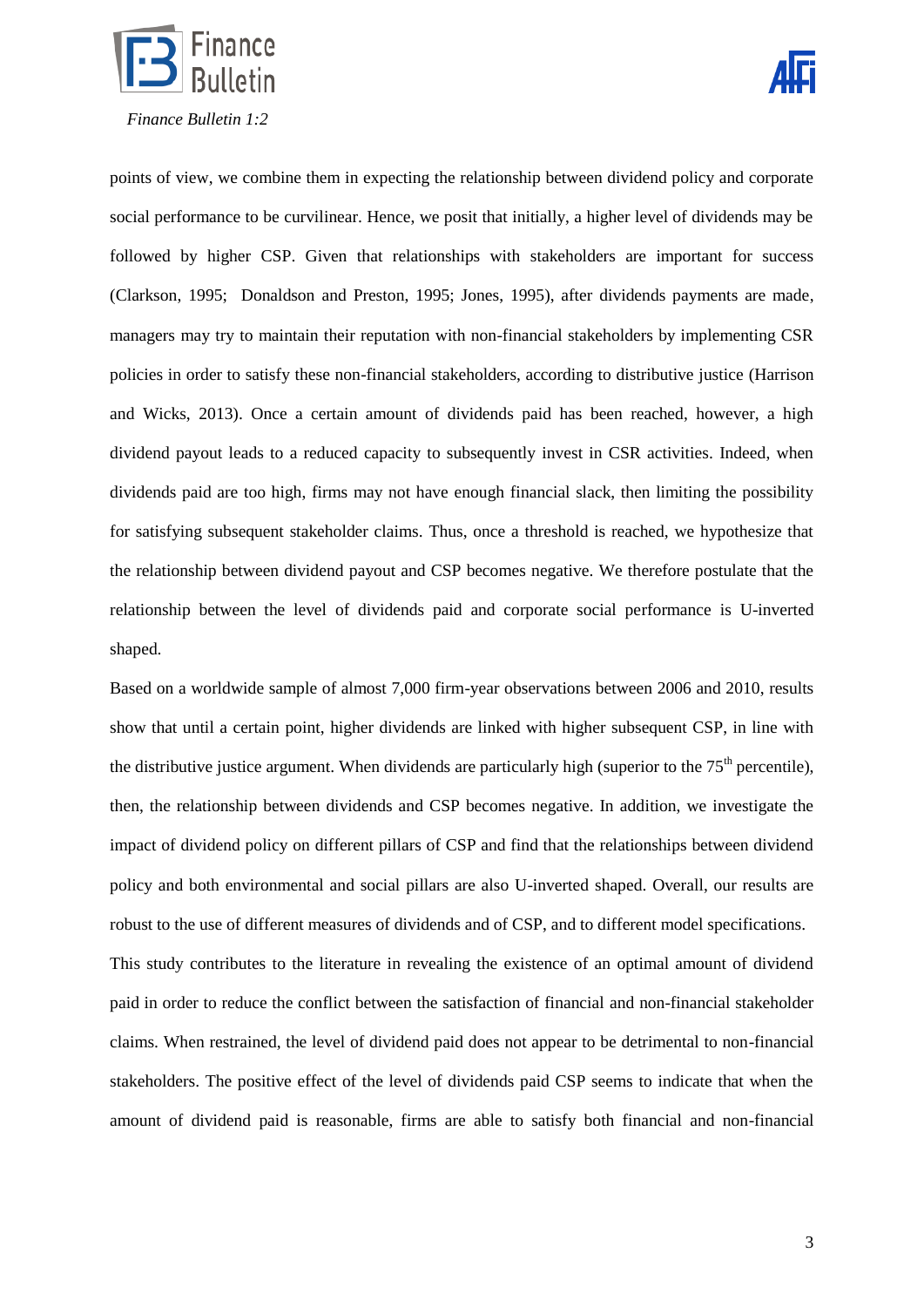

stakeholders. However, dividends seem to be detrimental to non-financial stakeholders when the level of dividends becomes too high, with dividend yields greater than 5.58%.

The remainder of the article is organized as follows. In the next section, we present the data methodology. Then, the main empirical findings are discussed. The final section concludes.

# **2. Data and Methodology**

Following Ioannou and Serafeim (2012), Cheng *et al*. (2014) or Eccles *et al.* (2014), we rely on corporate social performance scores from the Thomson-Reuters Asset4 database. We particularly focus on environmental and social scores, and exclude corporate governance and economic pillars from the overall score, to rule out direct conflicts between managers and financial stakeholders from our CSP proxy. Since the rating methodology may raise some concerns (Chatterji *et al.,* 2014), we also use MSCI ESG Data to control for the robustness of the results. MSCI ESG Data, another worldwide leading ESG score provider, has also been used in preceding research such as Guenster *et al.* (2011) or Aktas *et al.* (2011).

Financial and control variables are from FactSet Fundamentals. For our control variables, we follow previous studies by Artiach *et al.* (2010) and Jiraporn and Chintrakarn (2013) and retain the following variables, which have been shown to be related to both CSR and dividend policy (Size, Leverage, and Returns On Assets). Hence, our model is as follows:

 $CSP_{i,t} = \alpha_0 + \alpha_1 Dividends_{i,t-1} + \alpha_2 Dividends^2_{i}$  $+\alpha_5 ROA_{i,t-1}$  + Year fixed effects + Industry fixed effects + Country fixed effects

$$
+\varepsilon_{1,t}(1)
$$

It can be noticed here that quadratic models have already been used in the CSR literature. For instance, Barnett and Salomon (2012) have shown a curvilinear relationship between ROA and CSP. However, our work differs from this paper. Contrary to these authors, we aim to better understand the determimants of CSP, instead of investigating the impact of CSP of financial performance.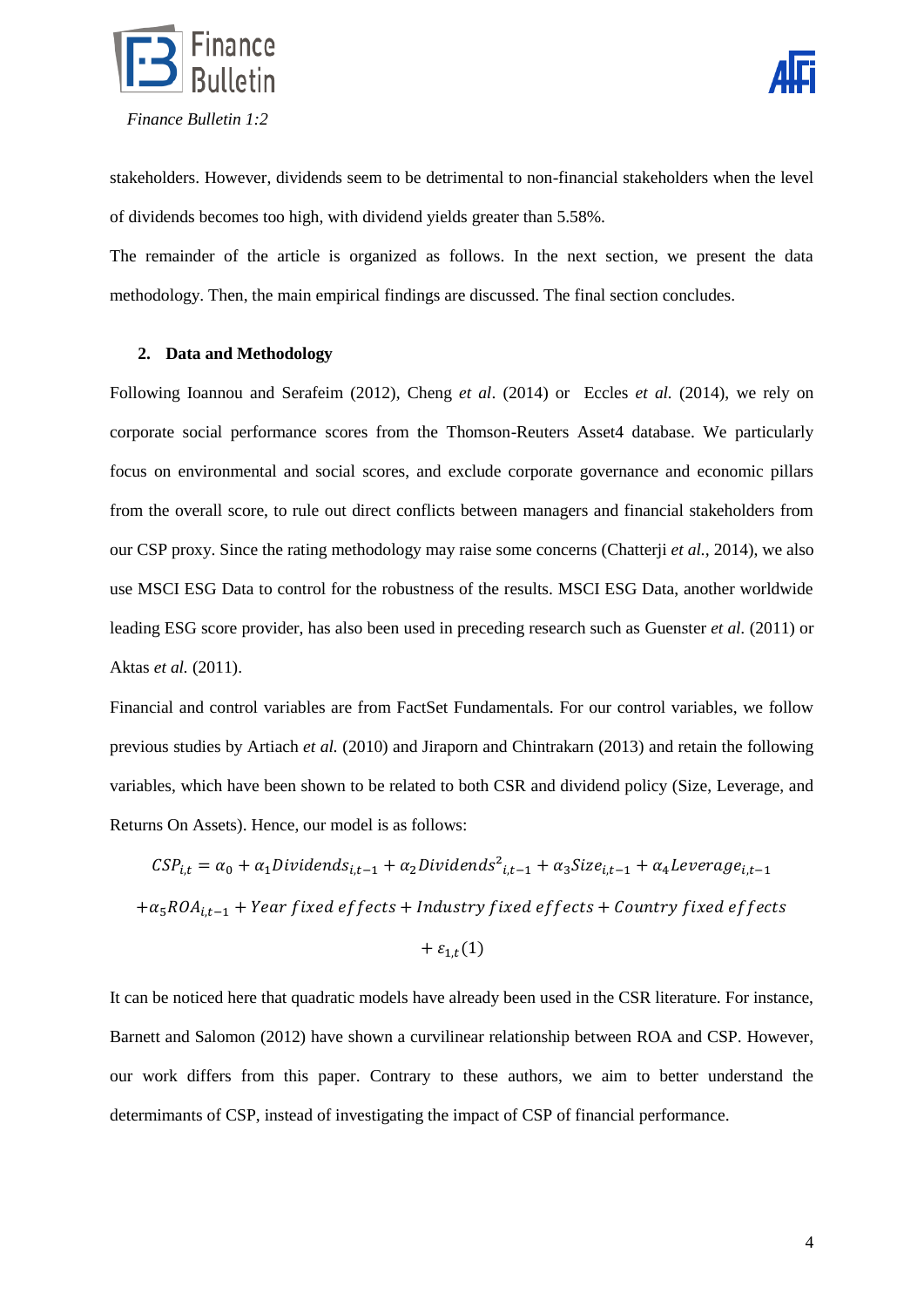

 *Finance Bulletin 1:2*

| Country        | Obs.           | Papua New Guinea          | $\mathbf{1}$   |
|----------------|----------------|---------------------------|----------------|
| Australia      | 458            | Peru                      | 7              |
| Austria        | 50             | Philippines               | $\overline{4}$ |
| Belgium        | 55             | Poland                    | 11             |
| Bermuda        | 40             | Portugal                  | 50             |
| <b>Brazil</b>  | 20             | <b>Russian Federation</b> | 40             |
| Canada         | 384            | Singapore                 | 102            |
| Chile          | 23             | South Africa              | 26             |
| China          | 85             | Spain                     | 151            |
| Colombia       | 5              | Sweden                    | 144            |
| Cyprus         | 6              | Switzerland               | 179            |
| Czech Republic | 13             | Taiwan                    | 48             |
| Denmark        | 65             | United Kingdom            | 872            |
| Egypt          | 5              | <b>United States</b>      | 1,344          |
| Finland        | 87             | All                       | 6,965          |
| France         | 298            |                           |                |
| Germany        | 181            | Year                      | Obs.           |
| Gibraltar      | 3              | 2006                      | 1,198          |
| Greece         | 46             | 2007                      | 1,337          |
| Hong Kong      | 206            | 2008                      | 1,308          |
| Hungary        | 9              | 2009                      | 1,491          |
| India          | 74             | 2010                      | 1,631          |
| Indonesia      | 15             | All                       | 6,965          |
| Ireland        | 84             |                           |                |
| Israel         | 18             | <b>GICS</b>               | Obs.           |
| Italy          | 158            | 10                        | 440            |
| Japan          | 1,220          | 15                        | 743            |
| Korea (South)  | 83             | 20                        | 1,318          |
| Luxembourg     | 9              | 25                        | 1,039          |
| Malaysia       | 33             | 30                        | 508            |
| Mauritius      | 1              | 35                        | 406            |
| Mexico         | 47             | 40                        | 1,381          |
| Morocco        | $\overline{4}$ | 45                        | 482            |
| Netherlands    | 78             | 50                        | 260            |
| New Zealand    | 33             | 55                        | 388            |
| Norway         | 51             | All                       | 6,965          |

# **Table 1: Sample description.**

Matching ESG data from Thomson Reuters Asset4, MSCI ESG Data and financial data over the 2006- 2010 period leads to almost 7,000 worldwide observations. Sample description and descriptive statistics are presented respectively in Tables 1 and 2.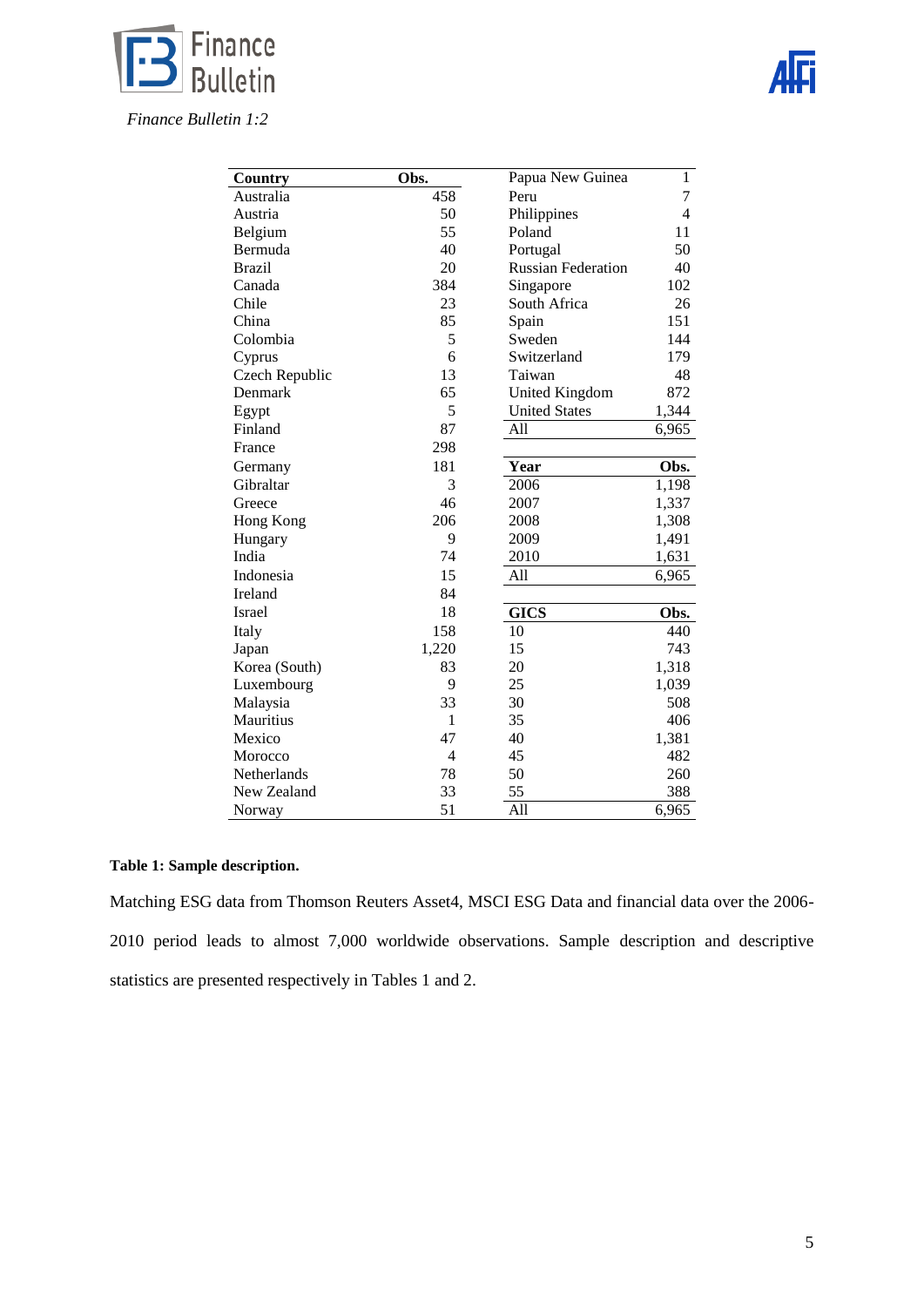

| <b>VARIABLES</b> | N     | Mean   | p25    | p50    | p75    | Max    | Min      |
|------------------|-------|--------|--------|--------|--------|--------|----------|
| CSP A4           | 6,965 | 0.601  | 0.344  | 0.671  | 0.864  | 0.962  | 0.065    |
| CSP_MSCI         | 6,965 | 5.270  | 4.295  | 5.290  | 6.270  | 9.770  | 0.510    |
| $div$ yield      | 6,965 | 0.025  | 0.010  | 0.021  | 0.036  | 0.118  | 0.000    |
| <b>Size</b>      | 6,965 | 23.085 | 22.069 | 22.922 | 24.009 | 28.713 | 18.274   |
| Leverage         | 6,965 | 0.193  | 0.074  | 0.169  | 0.281  | 0.990  | 0.000    |
| <b>ROA</b>       | 6.965 | 0.056  | 0.020  | 0.050  | 0.080  | 0.720  | $-0.670$ |

**Table 2: Descriptive statistics**

#### **3. Empirical Results**

Our model includes a one-year lag between the dependent and independent variables. We report the results of estimates of equation (1) in columns 1 to 3 of Table 3, where our variable of interest is div\_yield, defined as Dividend per share divided by price per share. Our dependent variable is the overall CSP measure in column 1 (CSP\_A4), environmental performance measure (Environment\_A4) in column 2 and social performance measure (Social\_A4) in column 3. Ordinary regressions and robust standard errors, clustered at the firm level have been used. The coefficients of div\_yield are positive and highly significant for each model specification. The level of dividends paid seems then to have a positive impact on lead CSP, regardless of the CSP proxies.

This result shows that high dividend paying firms subsequently try to satisfy non-financial stakeholder claims by implementing CSR policies, since considering the involvement of each stakeholder must lead to higher financial performance (Clarkson, 1995). In addition, we see that the coefficients of  $div$ -yield<sup>2</sup> are significantly negative, which confirms a U-inverted shaped relationship. Hence, the positive impact of dividends on CSP becomes negative when dividends are high, since firms have fewer financial resources, which limits their ability to satisfy stakeholder claims. These results are robust to alternative measures of dividends (dividends by earnings, dividends by sales and dividends by total assets), not reported here for the sake of brevity but available upon request.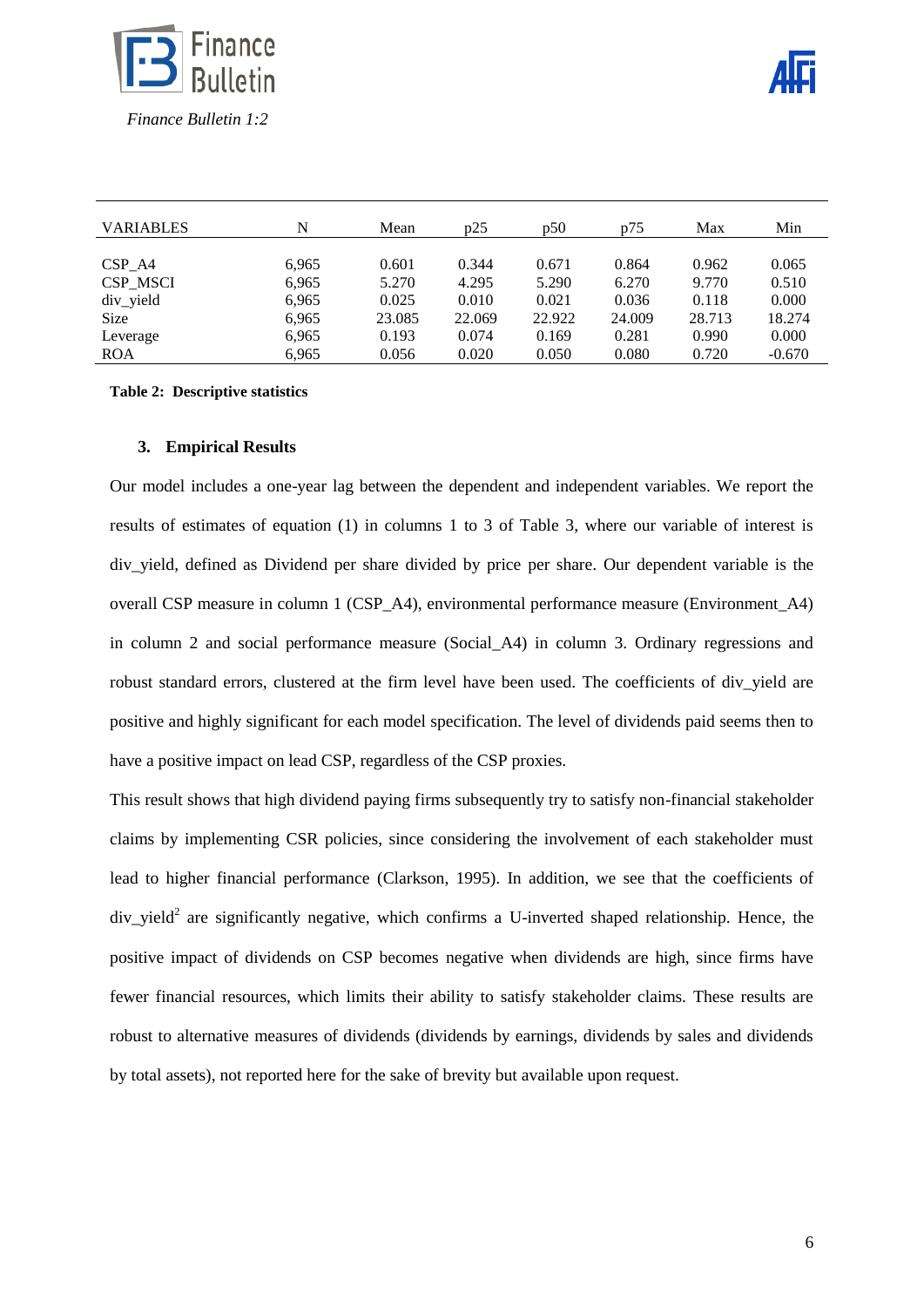

|                     | (1)          | (2)            | (3)          | (4)           | (5)         |
|---------------------|--------------|----------------|--------------|---------------|-------------|
| <b>VARIABLES</b>    | $CSP\_A4$    | Environment A4 | Social_A4    | Dummy_CSP_A4  | CSP_MSCI    |
|                     |              |                |              |               |             |
| div yield           | $3.628***$   | $3.249***$     | $4.007***$   | 33.677***     | 5.668**     |
|                     | (7.117)      | (5.681)        | (7.612)      | (6.01)        | (2.10)      |
| $div\_yield^2$      | $-32.535***$ | $-27.824***$   | $-37.246***$ | $-295.875***$ | $-62.919**$ |
|                     | $(-6.417)$   | $(-4.955)$     | $(-7.052)$   | $(-5.19)$     | $(-2.33)$   |
| Size                | $0.099***$   | $0.099***$     | $0.099***$   | $1.043***$    | $0.255***$  |
|                     | (26.49)      | (23.57)        | (25.24)      | (17.90)       | (11.79)     |
| Leverage            | $-0.108***$  | $-0.091**$     | $-0.125***$  | $-0.701*$     | $-0.208$    |
|                     | $(-2.942)$   | $(-2.241)$     | $(-3.289)$   | $(-1.69)$     | $(-1.11)$   |
| <b>ROA</b>          | $0.254***$   | $0.244***$     | $0.263***$   | 2.982***      | $1.036***$  |
|                     | (3.957)      | (3.246)        | (4.139)      | (3.36)        | (2.78)      |
| Constant            | $-1.732***$  | $-1.750***$    | $-1.714***$  | $-24.678***$  | $-0.116$    |
|                     | $(-20.73)$   | $(-18.49)$     | $(-19.43)$   | $(-18.56)$    | $(-0.24)$   |
| <b>Observations</b> | 6,965        | 6,965          | 6,965        | 6,898         | 6,965       |
| Country FE          | <b>YES</b>   | <b>YES</b>     | <b>YES</b>   | <b>YES</b>    | <b>YES</b>  |
| Year FE             | <b>YES</b>   | <b>YES</b>     | <b>YES</b>   | <b>YES</b>    | <b>YES</b>  |
|                     | <b>YES</b>   | <b>YES</b>     | <b>YES</b>   | <b>YES</b>    | <b>YES</b>  |
| <b>Industry FE</b>  |              |                |              |               |             |
| Adj. $R^2$          | 0.397        | 0.372          | 0.370        | 0.286         | 0.223       |

**Table 3: Curvilinear relationship between dividend yield and CSP measured by ASSET4**

This table shows the results of our ordinary least-squares regressions concerning the relationship between dividend yield and CSP. In columns 1 to 3, CSP is measured by Asset4 ratings: our dependent variable is overall CSP measure in column 1, environmental performance measure in column 2 and social performance measure in column 3. In column 4, our dependent variable is a dummy variable separating firms with high CSR ratings and low CSR ratings. In column 5, the CSP measure is the overall CSP measure proxied by MSCI ESG ratings. All regressions include year, industry and country dummies. Robust t-statistics are in brackets. \* Statistical significance at the 10% level. \*\* Statistical significance at the 5% level. \*\*\* Statistical significance at the 1% level.

Figure 1 presents the U-inverted relationship between div yield and CSP A4 graphically. The effect of div yield on CSP becomes marginally negative when div yield is around 5.58%. Based on Table 1, we note that 5.58% is above the  $75<sup>th</sup>$  percentile (3.36%). This reinforces our theoretical argument for testing for a non-linear relationship between the level of dividends paid and CSP: initially, div\_yield has a positive impact on CSP\_A4, but when div\_yield becomes particularly high, the impact is negative. We also find a U-inverted relationship when we use Environment\_A4 and Social\_A4 as dependent variables.

Overall, it appears that a high dividend level seems to be followed by high CSP up to a threshold level, beyond which higher dividends negatively affect the future level of CSP. We therefore document a positive relationship between dividends and subsequent CSP, as long as the level of dividends paid is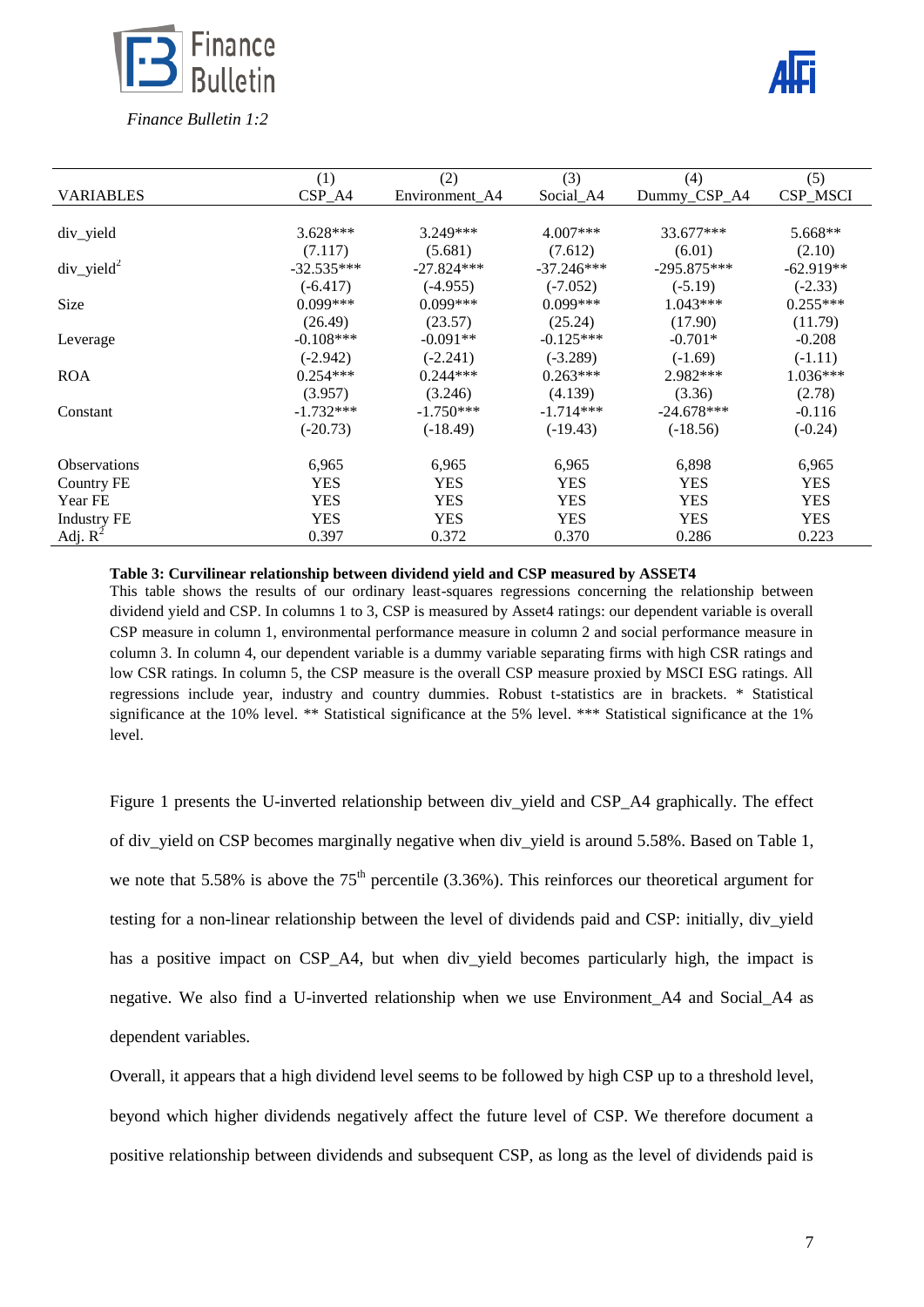



reasonable. But when the level of dividends paid reaches a high threshold, the relationship becomes negative, because paying too much dividends reduces slack resources needed to implement CSR policies.



#### **Figure 1: Relationship between dividend yield and CSP.**

Note: This figure depicts average predicted values generated from Model 1 of Table 3. The line represents the average predicted values generated by the model, all else being equal, highlighting graphically the inverted-U relationship.

In order to check the sensitivity of our results against measures of dependent variables, we have used alternative variables for CSP. In Columns 4 of Table 3, a dummy variable separating firms with high CSR ratings, i.e. above the mean of our sample, and low CSR ratings, has been tested. Our probit model shows that our previous results are not affected. In a similar way, we have re-estimated equation (1) with the CSR rating provided by MSCI ESG Research, another leading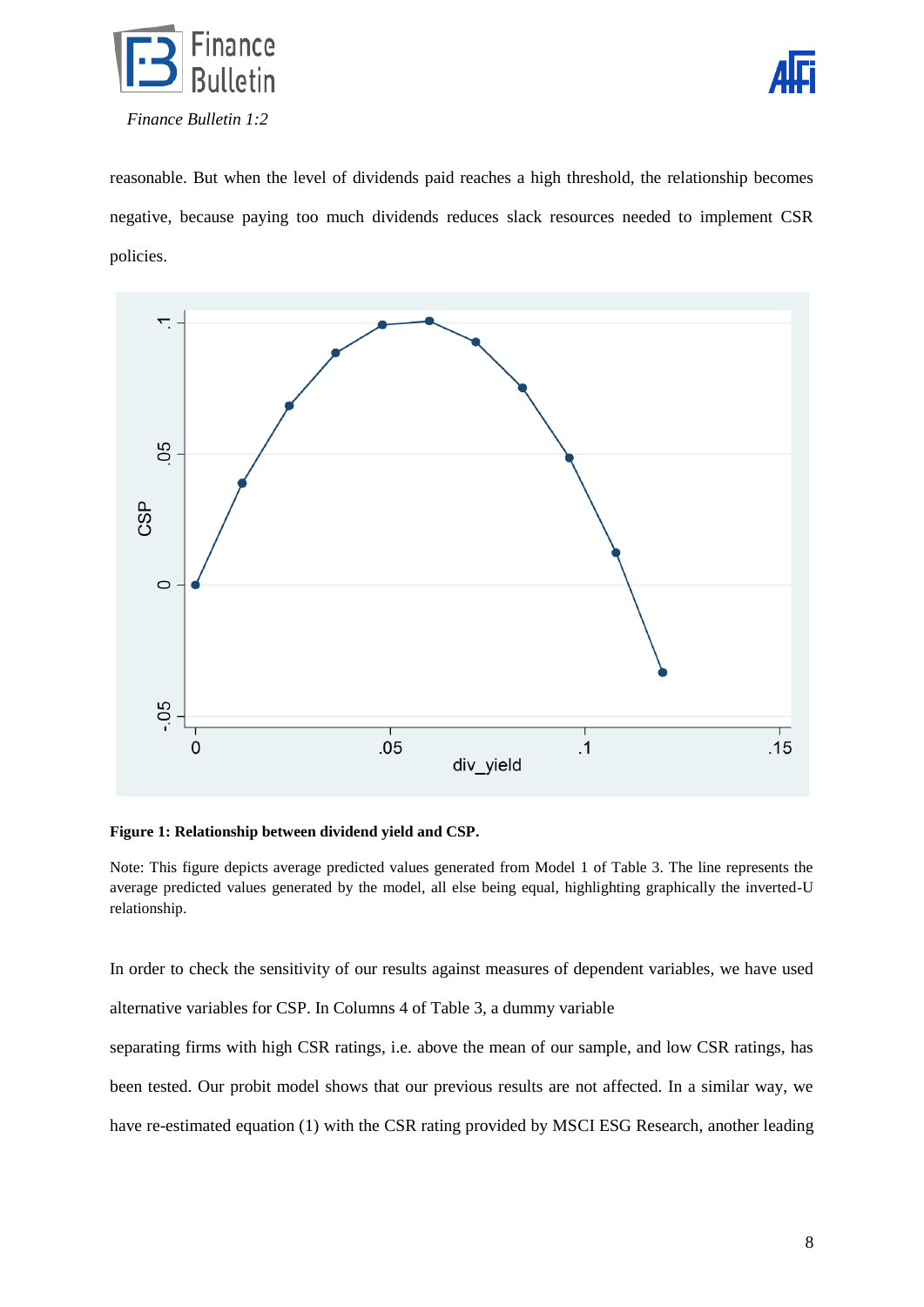



CSR rating agency, as an alternative CSR proxy. Here again, the U-inverted relationship between dividends and CSP remains unchanged.

We also dealt with endogeneity concerns. Indeed, results provided in Table 3 seem to indicate that a high level of dividends is followed in the next period by higher CSP, as long as a certain threshold is not reached. It is however possible to argue that the level of CSP also has an impact on a firm's dividend policy, as it has been demonstrated in some recent papers (Kim and Jeon, 2015; Cheung *et al.*, 2016; Samet and Jarboui, 2017). For instance, according to the agency theory, dividend payment is a means to reduce the risk of shareholder expropriation by managers (Jensen, 1986). Thus, it is possible to posit that high CSP leads to a higher dividend payout, since CSR policies may be linked with the extraction of managers' private benefits (Barnea and Rubin, 2010). Hence, we estimate twostage least-squares regressions in order to deal with this potential endogeneity issue.

We instrument div yield by countrysector, which is computed as the average dividend yield for the firm's country and sector. We thus assume that a firm's dividend policy is impacted by sectorial and institutional determinants, as mentioned by Michel and Shaked (1986). Hence, investment opportunities are comparable for firms in the same sector, which may have an impact on the dividend level of firms in this sector. Moreover, the characteristics of some countries, such as their capital market mechanism or tax levels, may also have an influence on dividend policy. Concerning the quadratic terms, which may also be endogenous (div yield<sup>2</sup>), we have used countrysector<sup>2</sup>. Moreover, we have included all control variables and quadratic control variables as instruments. The estimations of the two-stage least-squares regressions are presented in Table 4. We observe that the coefficients on div\_yield are still positive and highly significant for each specification, whereas coefficients on div yield<sup>2</sup> are still negative and highly significant, confirming that our previous results do not suffer from endogeneity.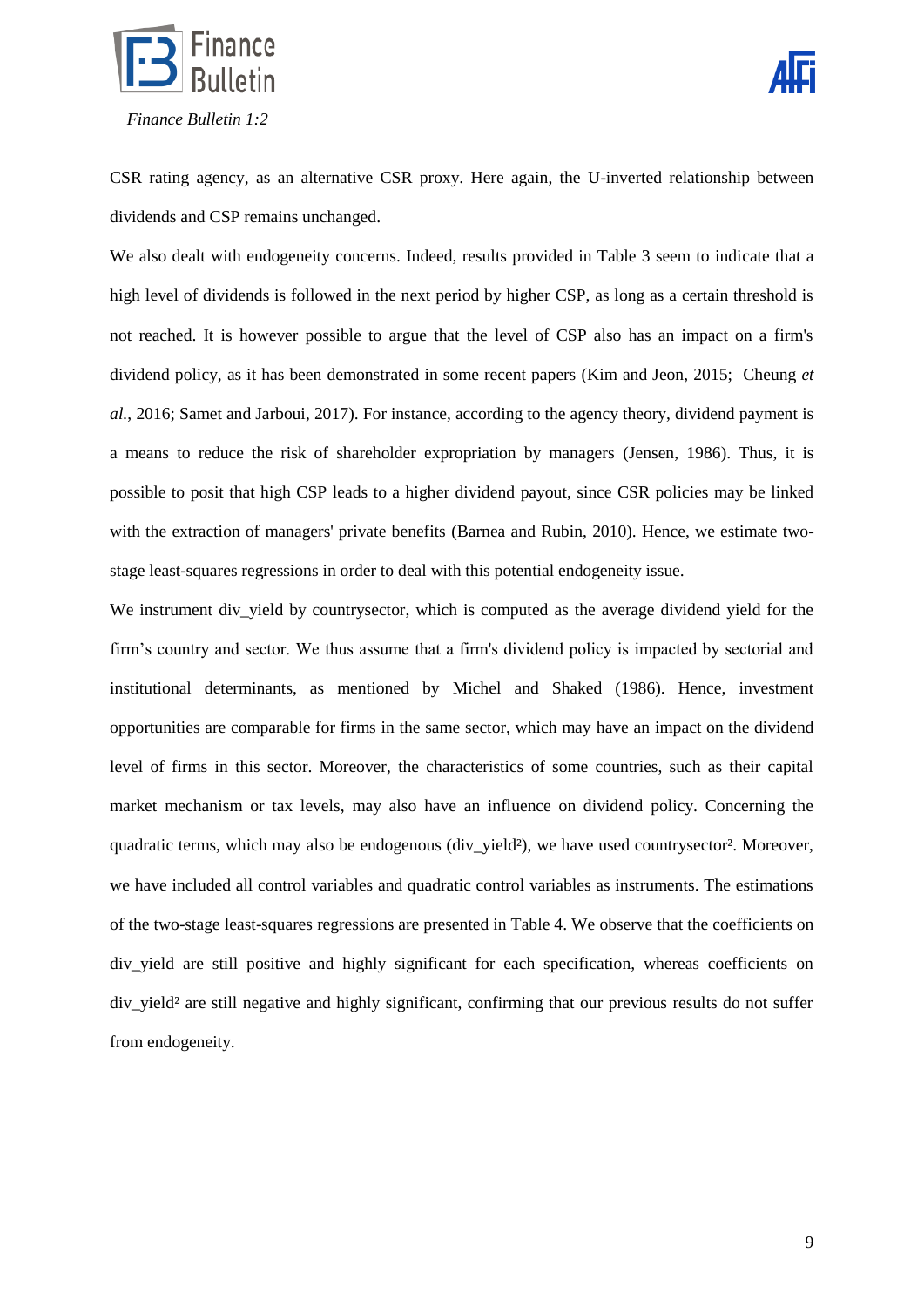

|                          | (1)         | (2)            | (3)         |
|--------------------------|-------------|----------------|-------------|
| VARIABLES                | $CSP\_A4$   | Environment A4 | Social_A4   |
|                          |             |                |             |
| div yield                | $6.271***$  | $7.466***$     | $5.075***$  |
|                          | (3.36)      | (3.65)         | (2.65)      |
| $div$ yield <sup>2</sup> | $-46.568**$ | $-56.078**$    | $-37.059*$  |
|                          | $(-2.16)$   | $(-2.37)$      | $(-1.71)$   |
| size                     | $0.095***$  | $0.093***$     | $0.097***$  |
|                          | (21.57)     | (18.81)        | (21.36)     |
| Leverage                 | $-0.114***$ | $-0.0970**$    | $-0.132***$ |
|                          | $(-3.12)$   | $(-2.40)$      | $(-3.46)$   |
| <b>ROA</b>               | 0.133       | 0.0761         | $0.190**$   |
|                          | (1.63)      | (0.83)         | (2.27)      |
| Constant                 | $-1.701***$ | $-1.697***$    | $-1.705***$ |
|                          | $(-18.85)$  | $(-16.66)$     | $(-18.11)$  |
|                          |             |                |             |
| <b>Observations</b>      | 6,965       | 6,965          | 6,965       |
| Country FE               | <b>YES</b>  | <b>YES</b>     | <b>YES</b>  |
| Year FE                  | YES         | <b>YES</b>     | <b>YES</b>  |
| <b>Sector FE</b>         | YES         | <b>YES</b>     | <b>YES</b>  |
| Adujsted R-squared       | 0.387       | 0.356          | 0.366       |

#### **Table 4: Two-stage least-squares regressions (second step).**

This table depicts results of the second step of our two-stage least-squares regressions. Our instruments are countrysector, (the average dividend yield for the country and the sector of the firm), countrysector<sup>2</sup>, and all control variables and quadratic control variables. We include year, industry and country dummies. Tstatistics are in parentheses. \* Statistical significance at the 10% level. \*\* Statistical significance at the 5% level. \*\*\* Statistical significance at the 1% level.

### **4. Conclusion**

This paper investigates the relationship between dividend policy and CSP. On one hand, dividends paid may lead to subsequent CSP in order to satisfy all stakeholders according to the distributive justice argument of stakeholder theory. On the other hand, economic theory predicts that dividends to shareholders paid may be at the expense of other stakeholders and CSP.

Based on a worldwide dataset and on different CSP ratings, we reconcile these two arguments in showing a strong U-inverted shaped relationship between dividends paid and CSP. The level of dividends paid is positively related to subsequent CSP until the level of dividends paid reaches a maximum. Due to how important it is to maintain good relationships with stakeholders in order to maximize a firm's value (Clarkson, 1995; Jones, 1995), high dividend paying firms seem to foster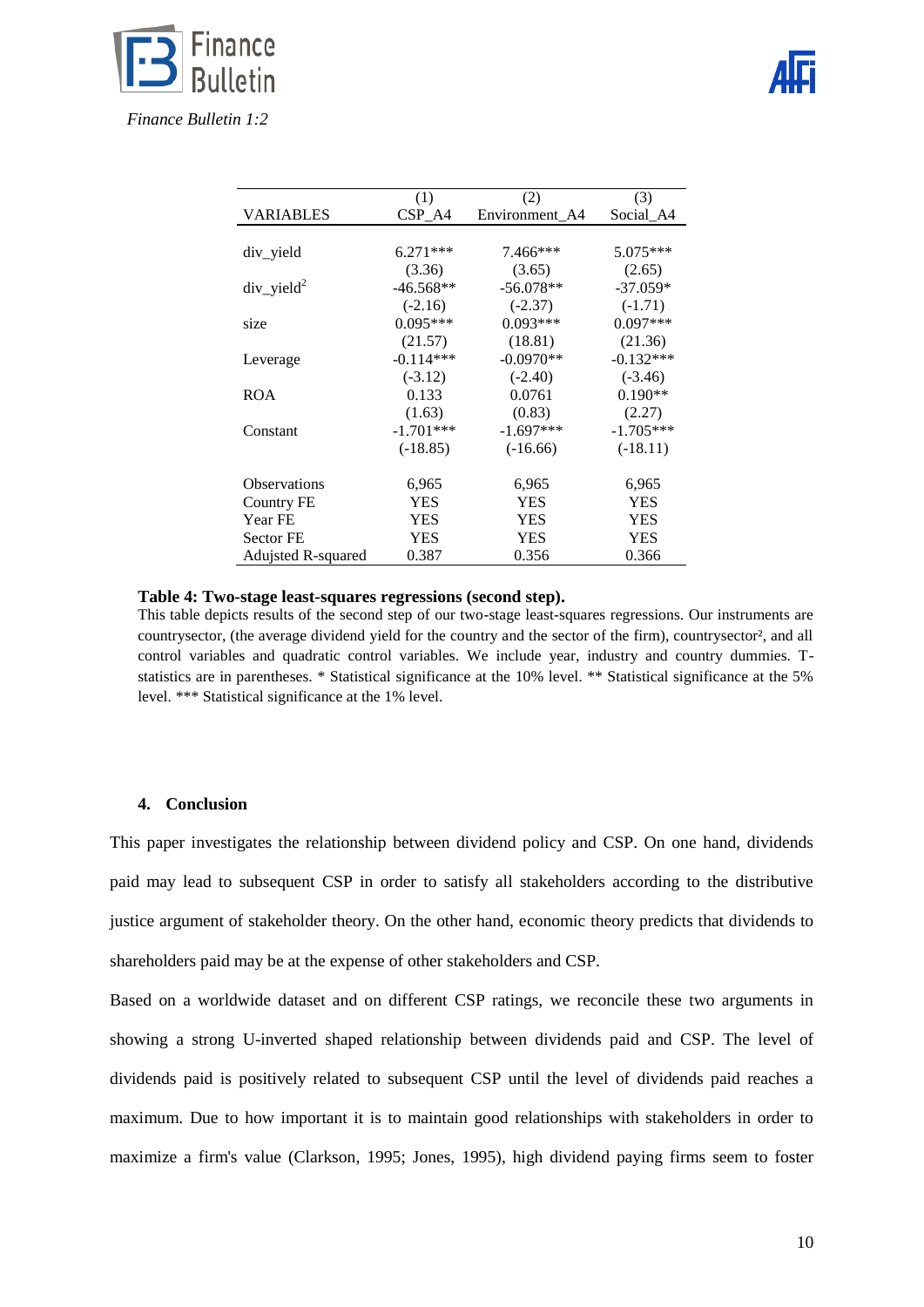



higher subsequent CSP, because these firms then invest in CSR activities in order to maintain the commitment of non-financial stakeholders. Indeed, a good reputation with these stakeholders is crucial for firms to achieve their financial goals (Clarkson, 1995), and they may interpret a high level of dividends paid as a decreased ability to act in their interests (Shapiro, 1990; Holder *et al.*, 1998). When a certain high level of dividends paid is reached, however, this relationship is inverted, because after this threshold, dividends paid reduce the financial resources needed to implement CSR policies. Hence, the relationship becomes negative.

We find the same results for specific pillars of CSP such as environmental and social performance and they prove to be also robust to different model specifications and to different measures for both variables of interest and endogeneity concerns. Our study contributes to the literature concerning the determinants of CSP by revealing the U-inverted impact of the dividend policy on firms' CSP, and showing that there is an optimal dividend policy, around 5.5 percent of dividend yield, that seems to satisfy, all else equal, both shareholders and stakeholders.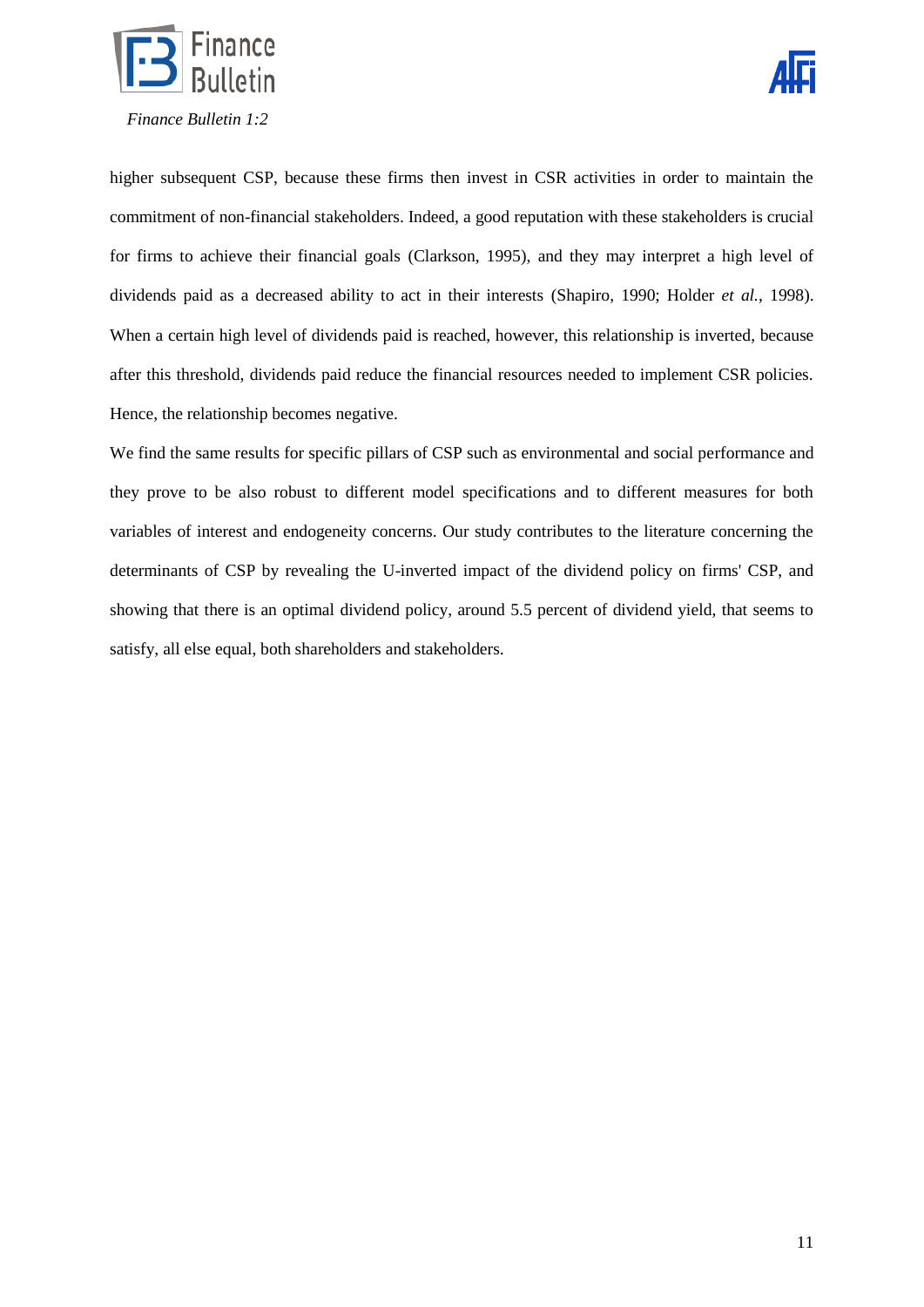



# **References**

Aktas N., de Bodt E., Cousin J.G., 2011. Do financial markets care about SRI? Evidence from mergers and acquisitions. *Journal of Banking & Finance,* 35: 1753-1761

Artiach T., Lee D., Nelson D., Walker J., 2010. The Determinants of Corporate Sustainability Performance. *Accounting & Finance,* 50: 31-51

Barnea A., Rubin A., 2010. Corporate Social Responsibility as a Conflict between Shareholders. *Journal of Business Ethics,* 97: 71-86

Barnett M.L., Salomon R.M., 2012. Does It Pay to Be Really Good? Addressing the Shape of the Relationship between Social and Financial Performance. *Strategic Management Journal,* 33: 1304-1320

Bhattacharya S., 1979. Imperfect Information, Dividend Policy, and "the Bird in the Hand" Fallacy. *The Bell Journal of Economics,* 10: 259-270

Chatterji A., Durand R., Levine D.I., Touboul S., 2014. Do Ratings of Firms Converge? Implications for Managers, Investors and Strategy Researchers. *Forthcoming, Strategic Management Journal*

Cheng B., Ioannou I., Serafeim G., 2014. Corporate Social Responsibility and Access to Finance. *Strategic Management Journal,* 35:1-23

Cheung A.W., Hu M., Schwiebert J., 2016. Corporate Social Responsibility and Dividend Policy. *Accounting & Finance*

Clarkson M.B.E., 1995. A Stakeholder Framework for Analyzing and Evaluating Corporate Social Performance. *Academy of management review*, 20: 92-117

Donaldson T., Preston L.E., 1995. The Stakeholder Theory of the Corporation: Concepts, Evidence, and Implications. *Academy of management review,* 20: 65-91

Easterbrook F.H., 1984. Two Agency-Cost Explanations of Dividends. *The American Economic Review,* 74: 650-659

Eccles R.G., Ioannou I., Serafeim G., 2014. The Impact of Corporate Sustainability on Organizational Processes and Performance. *Management Science,* 60: 2835-2857